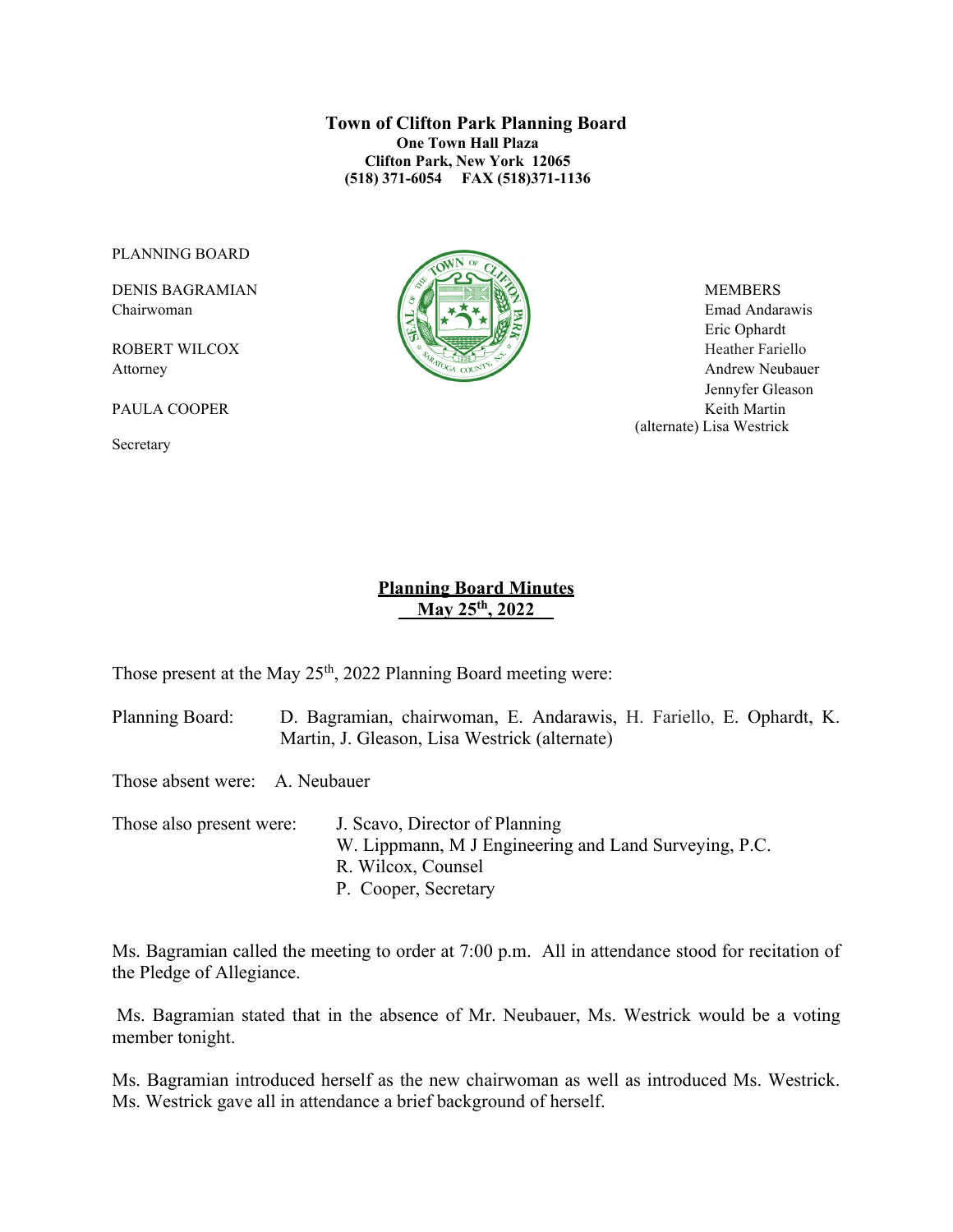### **Minutes Approval:**

Mr. Andarawis moved, seconded by Mr. Ophardt, approval of the minutes of the May 10<sup>th</sup>, 2022 Planning Board meeting as written. The motion was unanimously carried by all who were in attendance for the meeting.

### **Public Hearings:**

#### **2021-004 DCG Tallow Wood Subdivision**

*Applicant proposes to subdivide the 8.15 acre lot into 2 lots which will be utilized for zoning compliant site developments., 855 Rt 146 & 3 Tallow Wood Dr, Zoned: TC4, Status: PB Review w/possibledetermination* SBL: 271.-3-67.1 To be reviewed by: MJE Consultant: EDP Applicant: DCG Last Seen on: 4-26-22

Ms. Bagramian explained the review and approval process to those present, stating that the Board was required to render a determination pursuant to SEQRA (State Environmental Quality Review Act) prior to conducting a public hearing on this application. She explained that the Planning Board would assume Lead Agency status for the project and issue a negative declaration as a "formality" which neither granted nor implied approval of the subdivision application. Should it be determined that additional environmental review is required, SEQRA discussions will be reopened and a decision rendered when deemed appropriate.

Mr. Martin moved, second by Ms. Fariello, to establish the Planning Board as Lead Agency for this application, an Unlisted action, and to issue a negative declaration pursuant to SEQRA.

Ms. Bagramian called the public hearing to order at 7:04 p.m. The Secretary read the public notice as published in the Daily Gazette on May 15<sup>th</sup>, 2022.

#### **Consultant/Applicant Presentation:**

Joe Dannible – EDP – Mr. Dannible stated that he is here tonight for a 2 lot subdivision on Route 146. He stated that this was last seen on 4/26/22 and that a large portion of the property's frontage is on Tallow Wood Drive as well. He stated that if the subdivision is approved one lot would front Tallow Wood and one lot would front Route 146. Mr. Dannible showed a map with the existing daycare to the North and an existing building that was previously approved to be converted into apartments along Tallow Wood Drive and stated that the project lies within the Town Center Zoning. He stated that the applicant is looking to keep the residential portion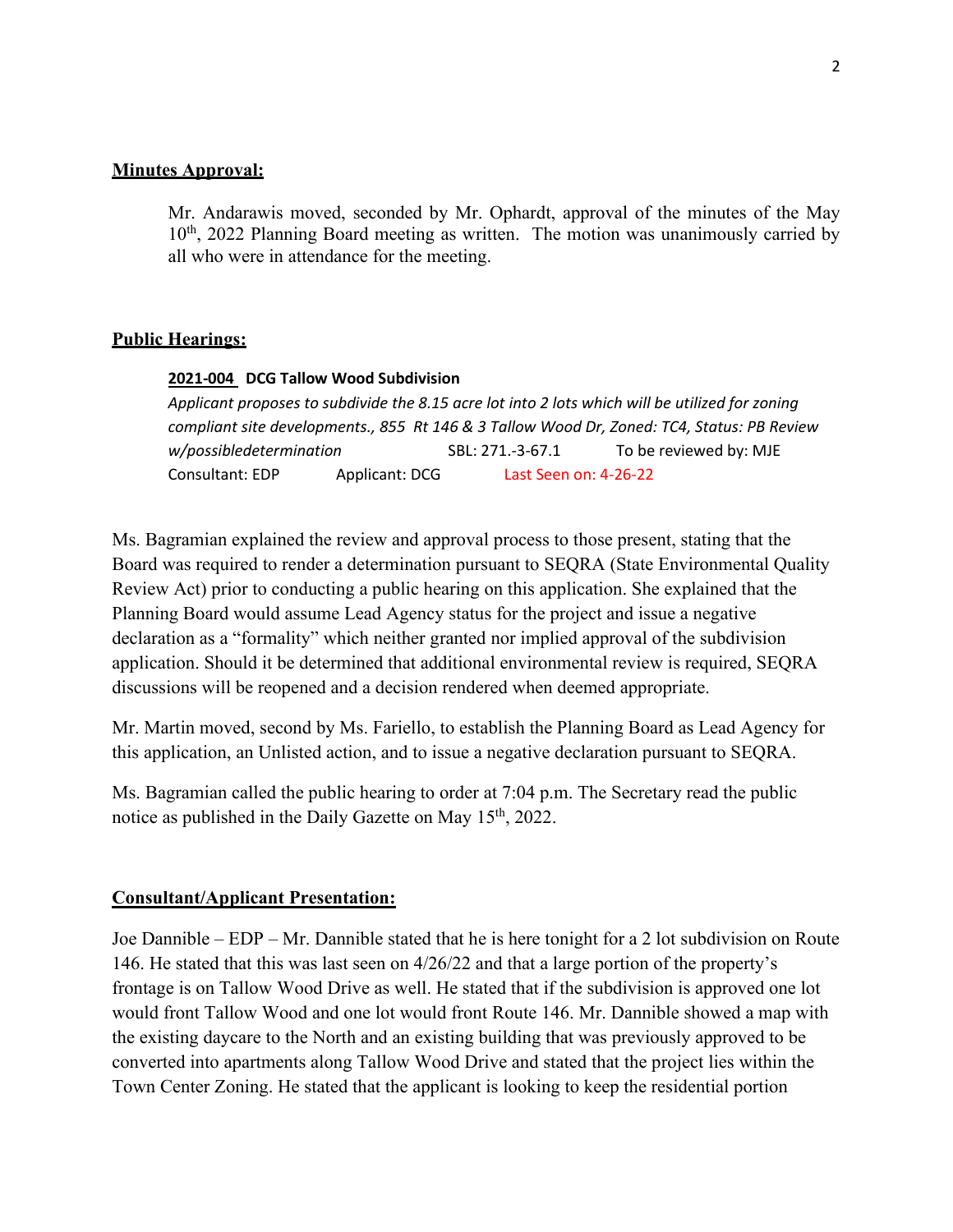separate from the commercial uses and that a density allocation of 2.4 and 2.6 acres for the 50% green space is provided. He stated that the Planning Board liked the idea of borrowing land to protect for density at the last meeting. Mr. Dannible stated that the applicant is working on a maintenance agreement that will be finalized with Mr. Scavo. Mr. Dannible stated that there would be a stormwater pond on lot 2 and the owner of this lot would be responsible for the maintenance of it but if upgrades are needed, it would be the responsibility of both lot owners.

## **Staff Comments:**

### **Steve Myers, Director of Building and Development issued a memo dated 5/11/22 stating:**

• No further comments

### **Wade Schoenborn, Chief of the Bureau of Fire Prevention:**

1. No comment,

## **Scott Reese, Stormwater Management Technician issued a memo dated 5/24/22 with the following comments:**

1. The applicant shall narrate on the ownership and maintenance responsibilities of the stormwater management area that will be on Parcel #2. Drainage easements may need to be added if the maintenance will be shared between the three parcels

# **The Environmental Conservation Commission held a meeting on 5/3/22 and issued a memo recommending:**

1. Any sales of the involved lots must refer to the subdivision maps for density requirements.

# **John Scavo, Director of Planning issued a letter dated 5/20/22 with recommendations he made:**

- 1. The Saratoga Co. Planning Board offered a recommendation noting the project would have no significant county-wide or inter-community impact.
- 2. Add the following notes to the Subdivision Plan:
	- a. The Town will ultimately require the property owner to ensure that the private stormwater control facilities are maintained in working condition, including provisions to raise, maintain, and expend funds for necessary maintenance and repair functions over the project's life and improvements.

### **Professional Comments:**

# **Walter Lippmann, P.E. of MJ Engineering in a letter dated 5/20/22 had the following comments:**

## **STATE ENVIRONMENTAL QUALITY REVIEW**

1. No further comments at this time. Additional comments may be forthcoming as the project advances.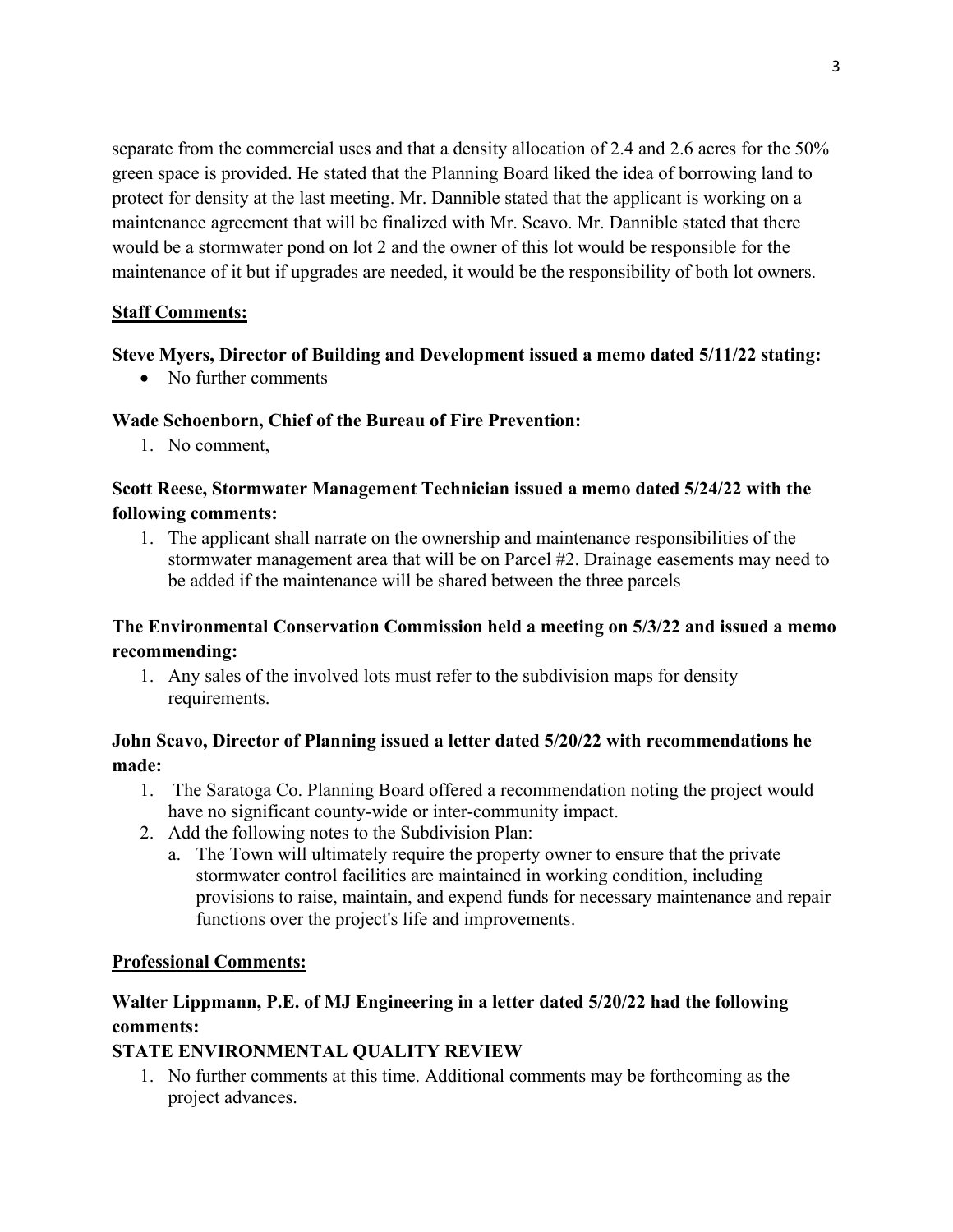### **SUBDIVISION**

- 2. Provide the building setback lines for each lot shown.
- 3. Subsequent submissions shall include the metes and bounds of the affected lots and rightof-way. This plat shall be prepared by a surveyor licensed to practice in the State of New York.
- 4. Comments on the individual site plans were addressed during each site plan application process.

### **Public Comments:**

There being no public comment, Ms. Ophardt moved, second by Ms. Fariello, to close the public hearing at 7:14 p.m. The motion was unanimously carried.

### **Planning Board Review:**

Mr. Andarawis asked if parking agreements were covered under the reciprocal agreements. Mr. Dannible stated that that are similar to the reciprocal agreements for Clifton Park Center.

Ms. Bagramian asked if there are specific times for spring and fall clean ups so that the look of the property is fluent. Mr. Dannible stated that he does not know details for timing but can look into that and intent of the document should be to have the work completed at the same time.

Mr. Andarawis offered Resolution No. 05 of 2022, seconded by Ms. Gleason to waive the final hearing for this application for the DCG Tallow Wood Subdivision approval, and to grant preliminary and final subdivision approval condition upon satisfaction of all comments, provided by the Planning Department, Town Designated Engineer, and all items listed in the final comment letter issued by the Planning Department.

### **Roll Call:**

D. Bagramian - Yes E. Andarawis - Yes E. Ophardt - Yes H. Fariello - Yes A. Neubauer – Absent K. Martin – Yes J. Gleason – Yes Lisa Westrick (alternate) - Yes

Ayes 7 Noes: 0

The resolution is carried.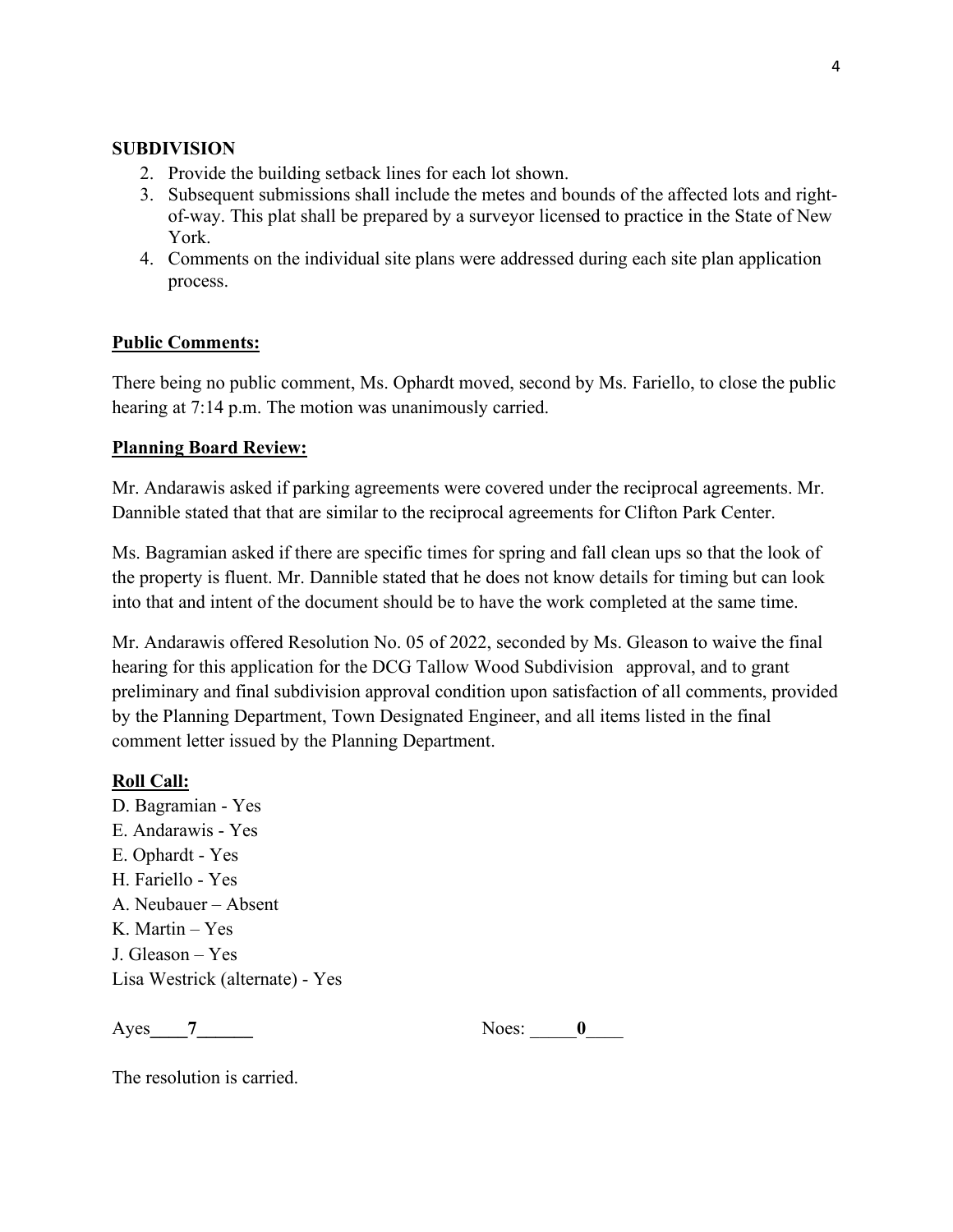#### **Old Business:**

None

#### **New Business:**

#### **2022-019 Woodhaven Corporate Commerce Shovel Ready Site Plan**

*Applicant proposes construction of an shovel ready office park on 90.4 acres. The project*  includes one and two story buildings with a total of 123,000 sf and approximately 450 parking *spaces with access on both Waite Road and Route 146. Also involves parcel #270.-1-73. The project includes public sewer, water and on-site stormwater, 587 Waite Rd, Zoned: B-5, Status: PB Concept Review* SBL: 270.-1-72.1 To be reviewed by: MJE Consultant: EDP Applicant: Woodhaven Lawn Partners, LLC

#### **Consultant/Applicant Presentation:**

Gavin Vuillaume - EDP – Mr. Vuillaume stated that he is presenting a conceptual site plan for the remaining property for that was purchased by the applicant, Woodhaven Lawn Partners, LLC. He stated that a map was developed to show the corner of Waite Road and 146 with over 500 feet of frontage on Waite Road and 800 feet on 146 and noted it is broken up by a separate corner lot. He stated that the applicant would like access off of both roads and he knows there will be traffic concerns that must be reviewed and addressed. He stated that there are uplands and wetlands on-site, and noted that delineations of the wetlands are almost complete, but feels the layout shown is the best plan with the information currently available to the applicant. Mr. Vuillaume stated that the property is zoned B-5 Corporate Commerce and within the Corporate Commerce GEIS that was done back in 2001. He stated that since it apart of the GEIS, wetlands, traffic, and sewer were already looked at but knows that the Board will want updates on the information. Mr. Vuillaume stated that the buildings would range from 5,000 sf to 30,000-40,000 sf and have one and two stories as well. Mr. Vuillaume stated that some buildings may change in size or be combined dependent on the tenant. Mr. Vuillaume stated that parking would be split up and at most they would have 450 spaces and the map shown has 400. Mr. Vuillaume stated that access would be on Waite Road about 300' from the intersection and that the second access would be on an easement from the adjacent property owner to 146 and all the drives would be privately owned. He stated that the buffers are 100' per town code when adjacent to a residential property. He stated there is 0.32 acres of wetland disturbance and overall disturbance of 16 out of 90 acres.

#### **Staff Comments:**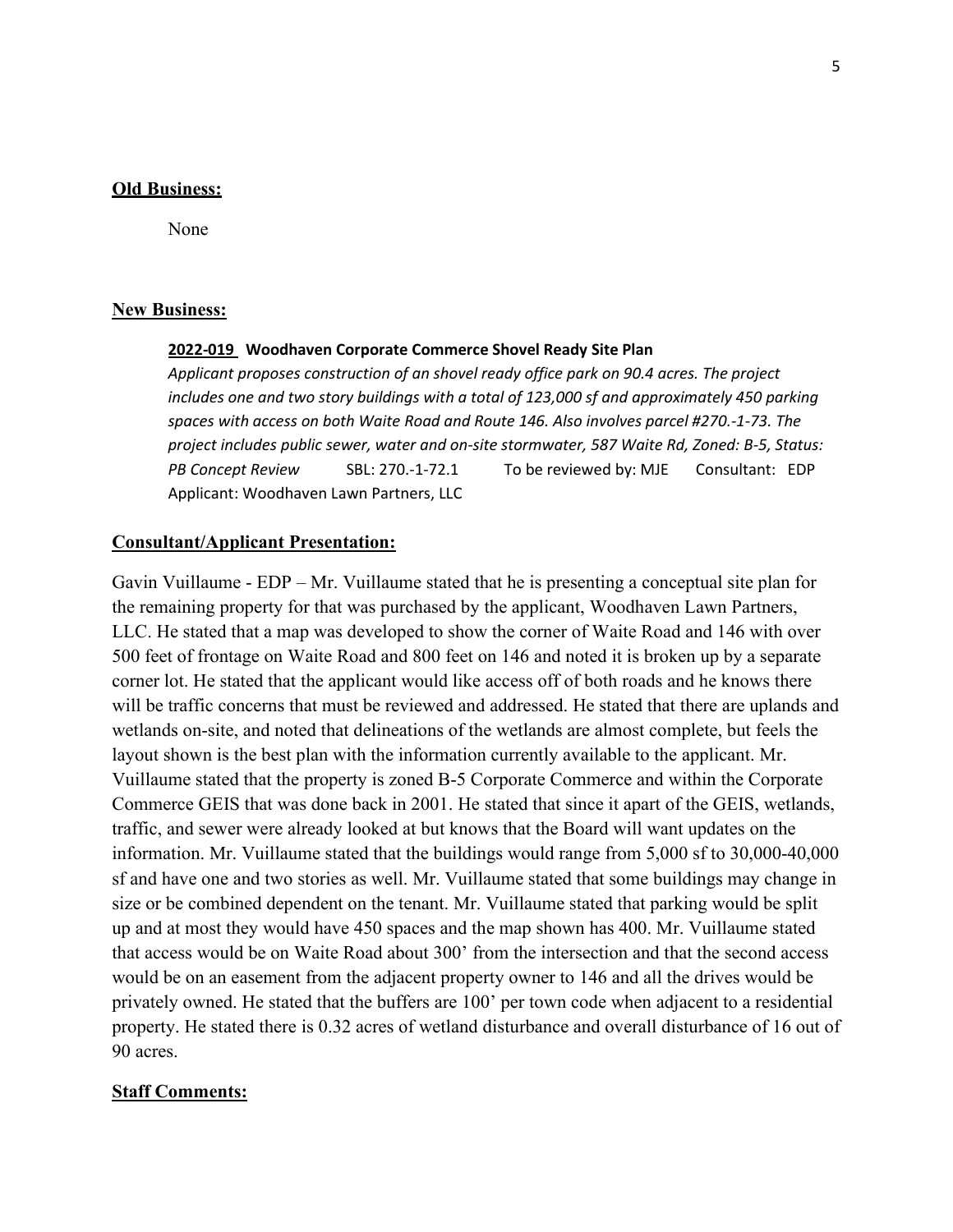# **Steve Myers, Director of Building and Development issued a memo dated 5/11/22 stating:**

- Access to several of the buildings appears limited
- Use appears compliant with B-5 zoning Corporate Commerce
- Three (3) of the proposed buildings are on their own parcels. The parcel furthest to the North has five buildings proposed. Is there a reason for this division?
- Much more detail is required to be able to fully review the proposal.

# **Wade Schoenborn, Chief of the Bureau of Fire Prevention:**

- 1. Provide a complete NYSFC compliant fire apparatus access plan
- 2. Postal verification
- 3. Specify all existing and proposed hydrant locations
- 4. Specify proposed fire department locations
- 5. Specify hydrants within 100' of fire department connection location
- 6. More comments may follow once the above items have been submitted

## **Scott Reese, Stormwater Management Technician issued a memo dated 5/24/22 with the following comments:**

- 1. When the applicant prepares a Full Stomrwater Pollution Prevention Plan, deep test hole information at the proposed stormwater management areas will be necessary to indicate seasonal high water table elevations.
- 2. The proposed concept stormwater management area located at NYS Route 146 and Waite Road intersection should maintain the minimum NYS Stormwater Management Design Manual design required elements for pond buffers and setbacks.

# **The Environmental Conservation Commission held a meeting on 5/3/22 and issued a memo recommending:**

- 1. Given the existing traffic conditions, the ECC is concerned with the entrance location on Waite Road and the potential impacts.
- 2. Given the rural character of the area, the ECC recommends that the applicant incorporate lighting that is directional and limited.
- 3. Given the proximity to the Belmonte project to the North, the ECC recommends the applicant incorporate a substantial visual buffer between the project and the newly constructed homes.

# **John Scavo, Director of Planning issued a letter dated5/20/22 with recommendations he made:**

1. The primary purpose of the Corporate Commerce district is to permit, where appropriate, the construction of facilities providing research, information, and communication services; light manufacturing, processing, assembly, and fabrication facilities; warehouse and storage facilities. These permitted uses provide for high-technology campuses, office parks, and research and development facilities. In general, based upon the information provided, the project appears to meet the intent of the zoning district regulations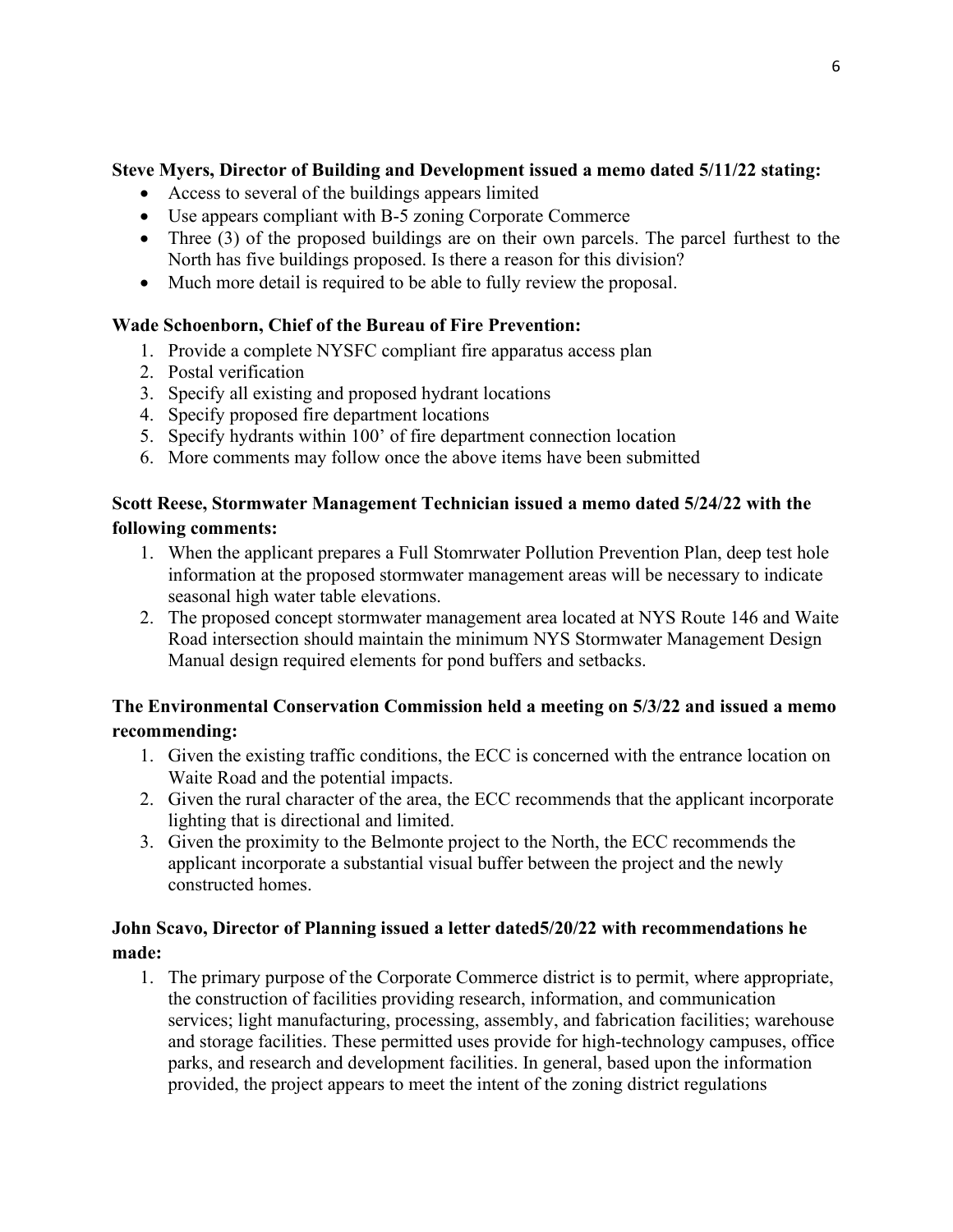- 2. A referral to the Saratoga Co. Planning Board is required for a recommendation to be considered by the Planning Board based on a future preliminary plan set submittal per GML §239(m)&(n).
- 3. According to NYCRR §617.4, construction other than residential facilities involving the physical alteration of 10 acres or more meets the threshold for a Type I Action. Therefore, the applicant must provide a completed Part I Long Environmental Assessment Form to replace the Short Environmental Assessment Form.
- 4. The Full EAF and supporting materials should specifically address the following issues, potential impacts and mitigation methods:
	- i. Traffic impacts for project full build-out. Provide a traffic study that analyzes the Waite Road and Route 146 intersection at a minimum and the proposed site access points. The applicant should schedule a coordination meeting between the Town, NYSDOT, MJ Engineering, and the applicant's consultant to discuss access and potential traffic impacts.
	- ii. Threatened or endangered species. A detailed site investigation is recommended.
	- iii. Archeological/Historical resources. A Phase 1A Archeological Survey is 2 recommended.
	- iv. Impacts and mitigation of federal wetland areas. The proposed site plan impacts existing federal wetlands in at least 3 locations.
	- v. Impacts and proposed mitigation of the surrounding land uses, existing lots along Waite Road and Route 146.
	- vi. Address potential visual impacts from Waite Road and Route 146.

Assuming the potential impacts and mitigation measures are sufficiently documented in supporting plans and reports, an Environmental Impact Statement may not be required

- 5. Since the project meets the criteria as a Type I Action, a coordinated review is required. Therefore, I recommend that the Planning Board declare lead agency for the SEQR review process by a motion vote. Town Staff will then circulate a letter expressing the desire for lead agency status with the site plan and long environmental assessment form once submitted by the applicant to all involved agencies.
- 6. The applicant should confirm that approximately .32 acres of federal wetlands are shown to be disturbed and include the total wetland disturbance in the site statistics table. The applicant should minimize the potential impacts to the environmentally sensitive features of the site.
- 7. The applicant should provide information indicating the site's construction for shovelready status, access roads, stormwater management areas, and extending utility systems for each building
- 8. The 100' required buffer from the adjacent residential zoning district must be field delineated before commencing any construction activities on-site.
- 9. The applicant should provide the date for when the wetlands were delineated. Based on the building out of the project, the applicant is responsible for keeping a valid jurisdictional determination for the project.
- 10. Documentation from the Clifton Park Water Authority stating that the existing water supply system has sufficient capacity to support this proposed project should be provided.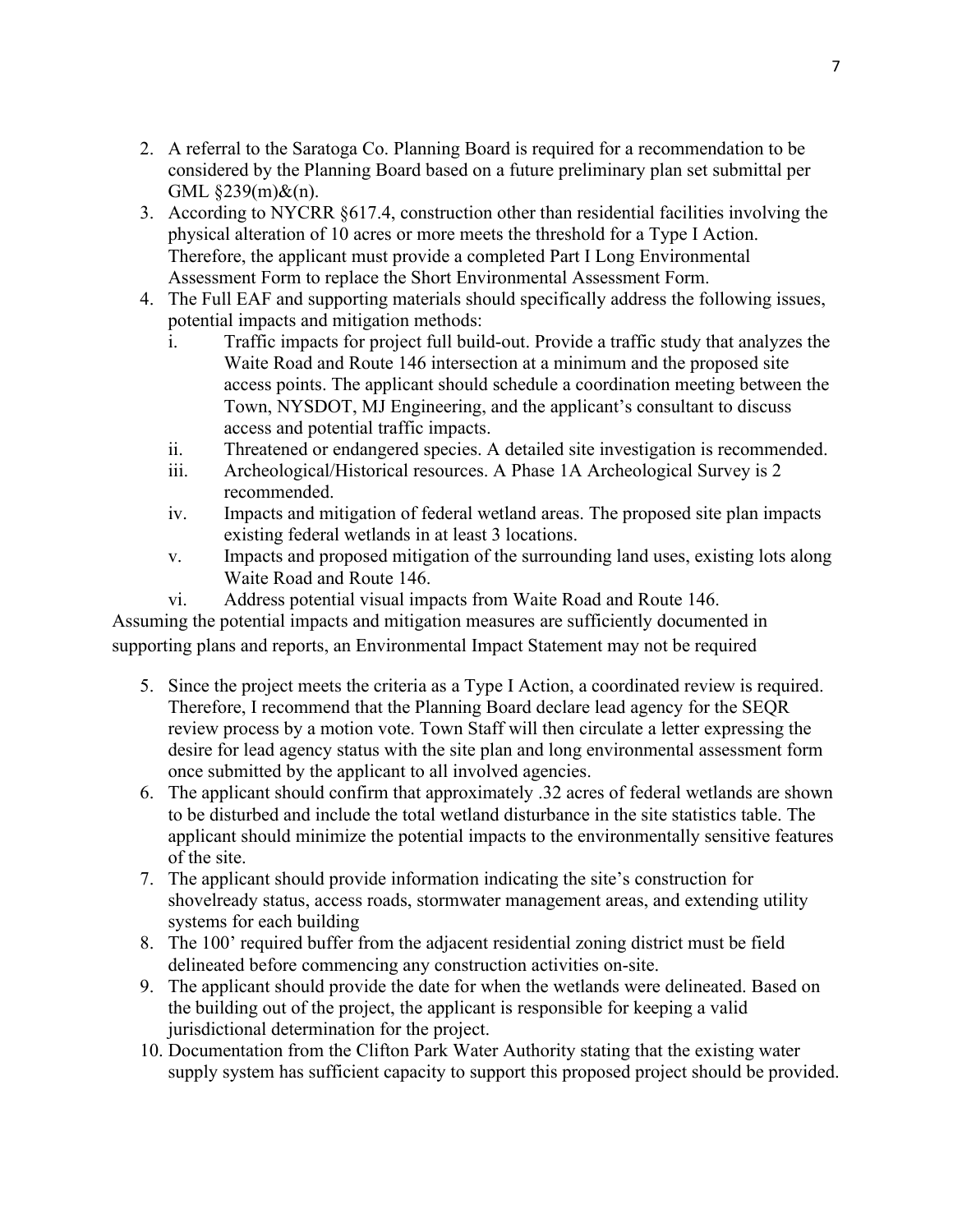- 11. Note if any work offsite is anticipated for utility extensions and include such work in the project's environmental review.
- 12. Documentation stating that the existing sewer system has sufficient capacity to support this proposed project should be provided.
- 13. Documentation stating that the existing electrical supply system has sufficient capacity to support the proposed project should be provided.
- 14. Plans should note that the proposed roads within the project site are to be privately owned and maintained.
- 15. The applicant should explain how §208-55 Development Standards for each proposed building area will be met. 3
- 16. The applicant's design team should meet with the Town's Fire Marshall and Director of Building & Development to review and ensure the plans provide adequate emergency services access to each building.

## **Professional Comments:**

# **Walter Lippmann, P.E. of MJ Engineering in a letter dated 5/20/22 had the following comments:**

# **STATE ENVIRONMENTAL QUALITY REVIEW**

- 1. Based upon our review of Part 617 of NYS Environmental Conservation Law, the project appears to be a "Type 1" action per  $6 \text{ CRR-NY } 617.4 \text{ b}(6)(i)$ . If the Planning Board is to request Lead Agency status under SEQRA, the need to undergo a coordinated review is required. Under a coordinated review, involved / interested agencies to be engaged may include, but is not necessarily limited to the following:
	- a. Town of Clifton Park Planning Board: Plan approval
	- b. Saratoga County Planning: Plan approval
	- c. Clifton Park Water Authority (CPWA): Connection to municipal water
	- d. Saratoga County Sewer District #1: Connection to public wastewater infrastructure
	- e. NYS Historic Preservation Office: archeological sensitive area
	- f. NYS Dept of Environmental Conservation: Stormwater permit approval
	- g. USACOE: wetland disturbance

Additional agencies may be identified by the Town during its review of the project.

The applicant has submitted a Short Environmental Assessment Form (SEAF), however a Full Environmental Assessment Form (FEAF) should be prepared for a Type 1 action. Based upon our review of the submitted SEAF, the following comments are offered:

- 2. Part 1. 3.b. The response indicates that the action will disturb 16+/- acres of land. It appears the project will be subject to the NYSDEC Phase II Stormwater Regulations and General Permit GP-0-20-001. Therefore, a full Stormwater Pollution Prevention Plan (SWPPP) will be required. As the project proceeds through the Town's regulatory review process, a fully conforming SWPPP shall be provided for review.
- 3. Part 1 12.b. The response indicates that the project site is located within or adjacent to an area designated as sensitive for archeological sites on the NY State Historic Preservation Office (SHPO) archeological site inventory. The applicant should provide a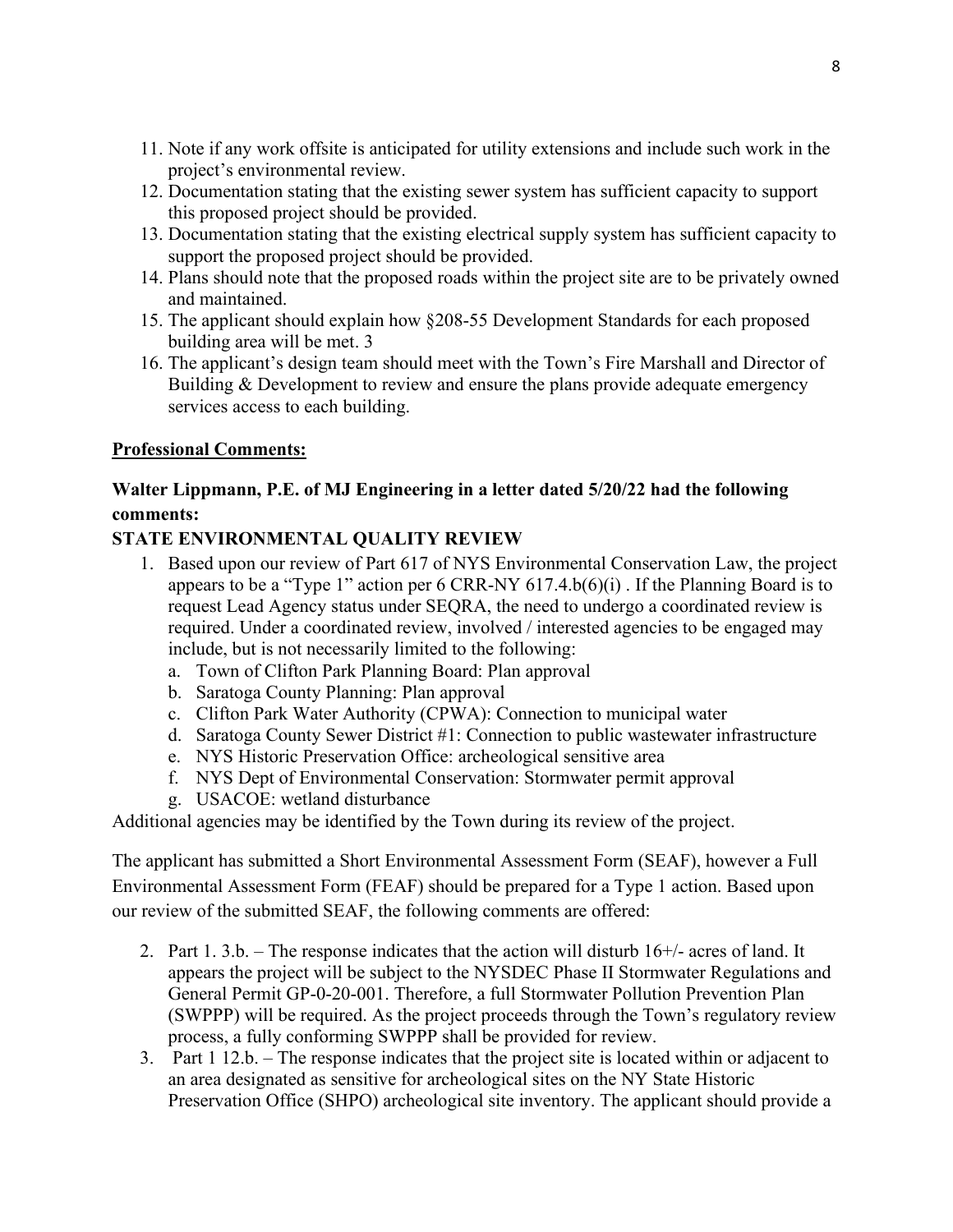correspondence letter from SHPO to confirm the presence or absence or archeologically sensitive resources

- 4. Part 1 13.a. The response indicates that wetlands or other waterbodies regulated by federal, state or local agencies adjoin or are contained within the project site (per the EAF Summary Report. The applicant should provide documentation that confirms the presence or absence of federally regulated wetlands adjacent to the project site. Should this change as the project design progresses, additional approvals and permits may be required.
- 5. Part 1 17. B The response indicates that the proposed action creates storm water discharge, from either point of non-point sources. The applicant indicates that proposed stormwater management areas will be the established conveyance system method. The applicant should provide further detailed documentation of the management tools.
- 6. Submit a Full Environmental Assessment Form for review (EAF).

No further comments at this time. Additional comments may be forthcoming as the project advances.

### **SITE PLANS**

- 7. The project is located within the Town's Corporate Commerce District (B-5). In our review of Section 208-53 of the Town's Zoning, the proposal to for a professional office is a permitted principal uses within the B-5 Zoning District.
- 8. In our review of the concept plan submitted, it would appear that the bulk lot requirements as outlined in Section 208-54 of the Town's Zoning are satisfied.
- 9. Identify the date and by whom the wetlands shown were delineated. Verify if any wetlands are under the jurisdiction of the USACOE.
- 10. The project will disturb more than 1-acre of land. As such, it will be subject to the NYSDEC Phase II Stormwater Regulations and General Permit GP-0-20-001. Therefore, a full SWPPP will be required that addressed water quantity and quality controls. As the project proceeds through the Town's regulatory review process, a fully conforming SWPPP shall be provided for review.
- 11. The project proposes to provide potable water via the Clifton Park Water Authority (CPWA). The applicant shall provide the Town documentation indicating the CPWA's ability and willingness to provide potable water to the project.
- 12. The extension of public water mains to the project is subject to NYSDOH plan approval and potentially the NYSDEC for the taking of additional water. As part of the project's regulatory review, the applicant will have to apply for the referenced plan approvals. Any action on the subdivision application should be conditioned upon receipt of plan approval from the NYSDOH and/or NYSDEC for the additional taking of water.
- 13. The project proposes to provide sanitary sewer service via the Town of Clifton Park Corporate Commerce Sewer District and eventually into the Saratoga County Sewer District #1 (SCSD). The applicant shall provide the Town documentation indicating both sewer districts's have the ability and willingness to provide sewer capacity to the project.
- 14. The extension of public sewer mains to the project is subject to NYSDEC plan approval. As part of the project's regulatory review, the applicant will have to apply for the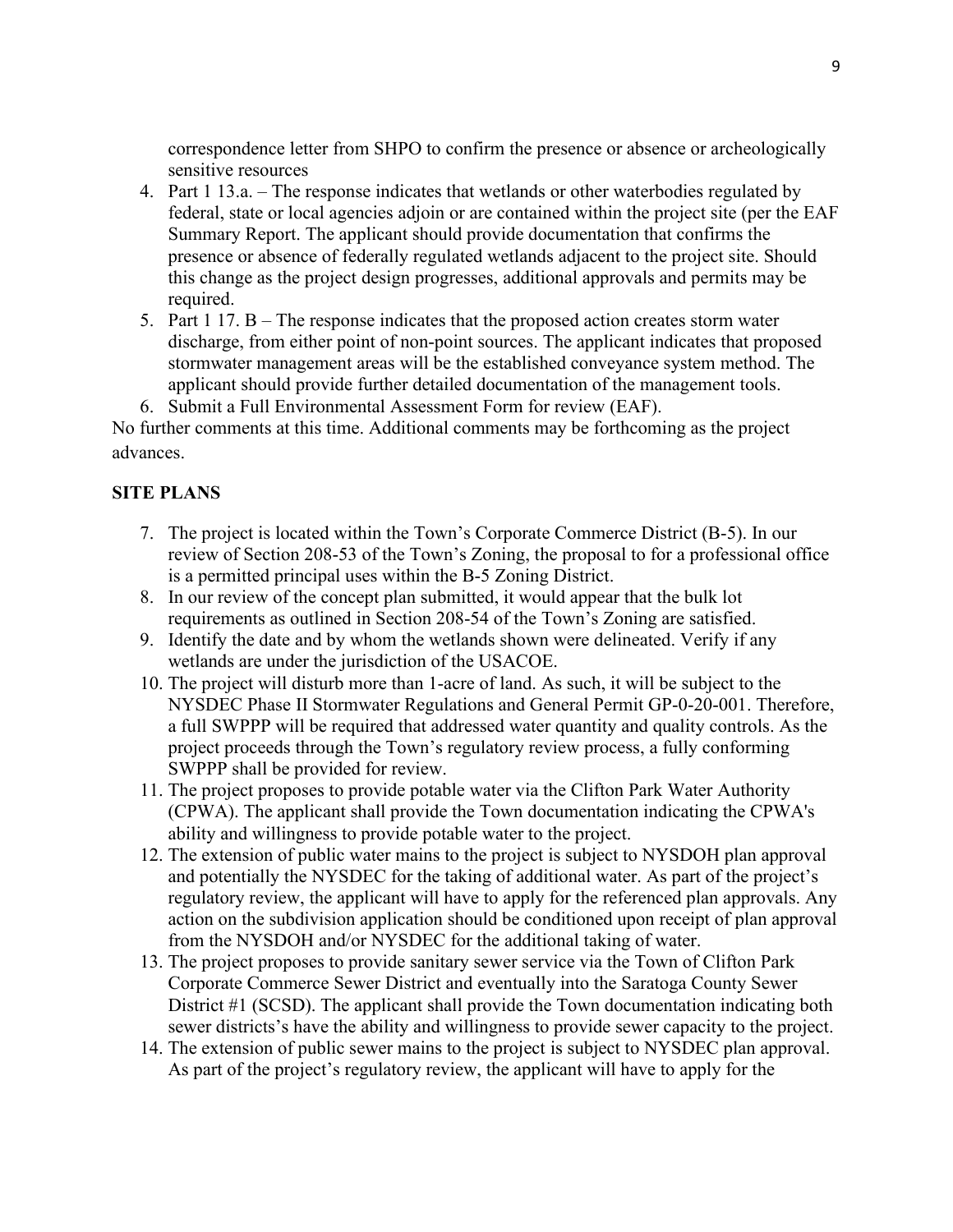referenced plan approvals. Any action on the subdivision application should be conditioned upon receipt of plan approval from the NYSDEC.

- 15. The method for extending sanitary sewer to the site shall be clearly shown on the plans. The method and location for connecting the subdivision's sanitary sewer to the municipal sanitary sewer network must be included on the plans.
- 16. Show proposed site layout of utilities (water/sewer and storm).
- 17. Provide engineering reports for water and sewer including but not limited to anticipated demands and existing conveyance systems capacities to determine if each system is capable to accommodate the proposed usage.
- 18. Show the location of and provide a detail for any exterior refuse areas.
- 19. This project represents one of several developments in the vicinity of the Rt 146 / Waite Road intersection and will have a cumulative impact on the level of service of the adjacent roadways or mentioned intersection. As such, it is recommended that a traffic impact study be completed that assesses peak hour vehicle trips, site distance and accident data (specifically at Waite Road and Rt 146). Given the proximity to NYS Rt 146, the findings of the study should be provided to the Region 1 office of the NYSDOT for input.
- 20. Subsequent plans shall show how the project will satisfy the requirements of Section 208- 55(B) of the Town's Zoning are being satisfied with respect to lot landscaping.
- 21. Elevations and materials of construction for the proposed building should be submitted to the Planning Board for review to ensure the requirements of Section 208-55(C) of the Town's Zoning are being met.
- 22. The following comments are relative to the site plan and its conformance to the International Fire Code (IFC). The Town Fire Official shall have final authority on the applicability of these comments to the proposed site layout:
	- a. If the proposed building is to be provided with an automatic sprinkler, show the location of the fire department connection to ensure they are reasonably accessible.
	- b. Section 912.2 of the IFC requires a fire hydrant to be located within 100-feet of the building's fire department connection. It is not clear from the plans where the closes hydrant to the site is or where the fire department connection may be. Additional hydrants may be necessary.
	- c. Determine if a Knox Box is required based upon the building arrangements, occupancy and materials of construction. If one is required, its location is subject to the review and approval of the Fire Chief.
	- d. Section 503.1.1 of the International Fire Code (IFC) requires an approved fire apparatus access road be provided for every facility, building or portion of a building and shall extend to within 150 feet of all portions of the facility and all portions of the exterior walls of the first story of the building as measures by an approved route around the exterior of the building. Confirm that there is adequate fire access being provided
	- e. Identify the actual height of the buildings. If greater than 30-feet in height above the average grade plan, aerial apparatus access shall be provided that is between 15 and 30 feet of one entire side of the building in accordance with Appendix D105 of the IFC. If aerial apparatus access is required, its location shall be identified on the plans.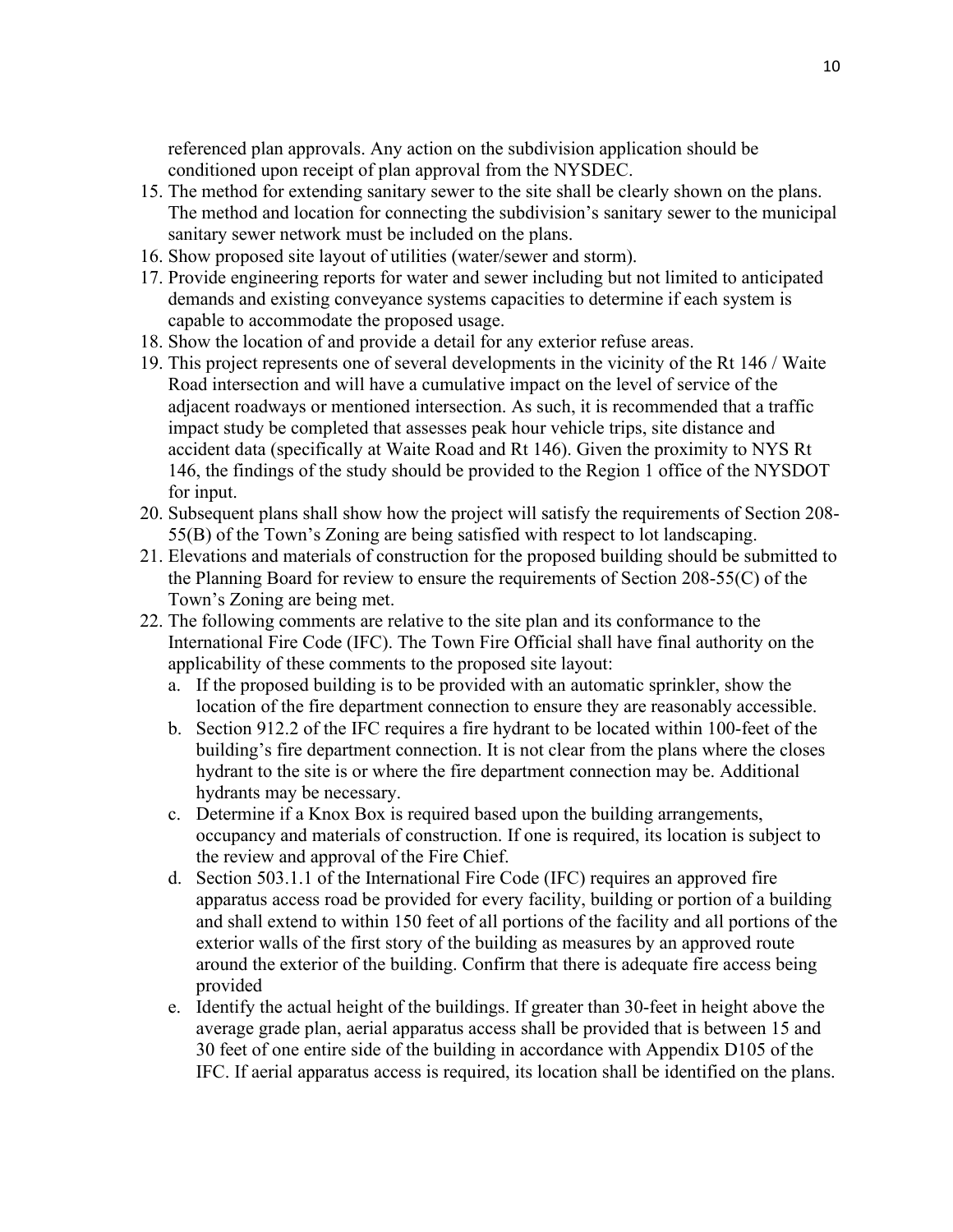- f. Pursuant to Section D104 of the IFC, commercial or industrial buildings that are exceeding 62,000 sq. ft. shall be provided with two separate and approved fire apparatus access roads unless equipped with automatic sprinklers (this exemption is permissible up to 124,000 sq. ft. of building area).
- g. Provide a turning template analysis for the largest emergency vehicle that may respond to an event at the site.
- 23. Considering the plan submitted is conceptual in nature, we will reserve further comments until more detailed plans and reports are submitted. Subsequent submissions shall include information as outlined in Section 208- 115 of the Town zoning specific to lighting, erosion control and stormwater management to fully assess the design and its compliance to the applicable standards.

### **Public Comments:**

Ms. Bagramian gave more information on the fact that the project this evening is not a public hearing and stated that the public is welcome at all meetings. She stated that public hearings are scheduled to give the community an opportunity to make comments and have their concerns heard. Ms. Bagramian stated that many questions that the public may have would be answered with each meeting leading up to the public hearing since the project this evening is in for conceptual site plan consideration only. Mr. Martin stated that during this process anyone can submit comments or concerns in writing to the Planning Department.

Ms. Pollarmo – 602 Waite Road – Ms. Pollarmo stated that the intersection onto 146 is bad and requested a traffic study be done with only one curb cut on Route 146. Ms. Bagramian stated how the traffic study is done and how the town staff and Planning Board looks at the process, and noted the comments by staff and the Planning Board Members have requested such analysis.

### **Planning Board Review:**

Ms. Bagramian asked if there are 3 commercial buildings that are larger and asked what type of commercial buildings they would be. Mr. Vuillaume stated that they would be smaller offices like a medical office building but could be light industrial with more equipment than people such as flex space. Ms. Bagramian asked if there would be overhead doors to the buildings and smaller spaces would be broken up in the buildings as she has concerns with traffic. Mr. Vuillaume stated that it would be similar breakdown to the EDP site recently completed and dully occupied. Ms. Bagramian asked what medical would be at the location and if there would be land-banked parking. Mr. Vuillaume stated the applicant would likely do land banking parking and medical usage would be a doctor's office. Ms. Bagramian asked why the parcels are being subdivided. Mr. Vuillaume stated that right now there is no subdivision proposed but can possibly see in the future the desire for such. However, right now there are no public roads on the property. Ms. Bagramian asked if a landscaping plan would be done. Mr. Vuillaume stated that a landscaping plan will be completed and provided at preliminary site plan consideration.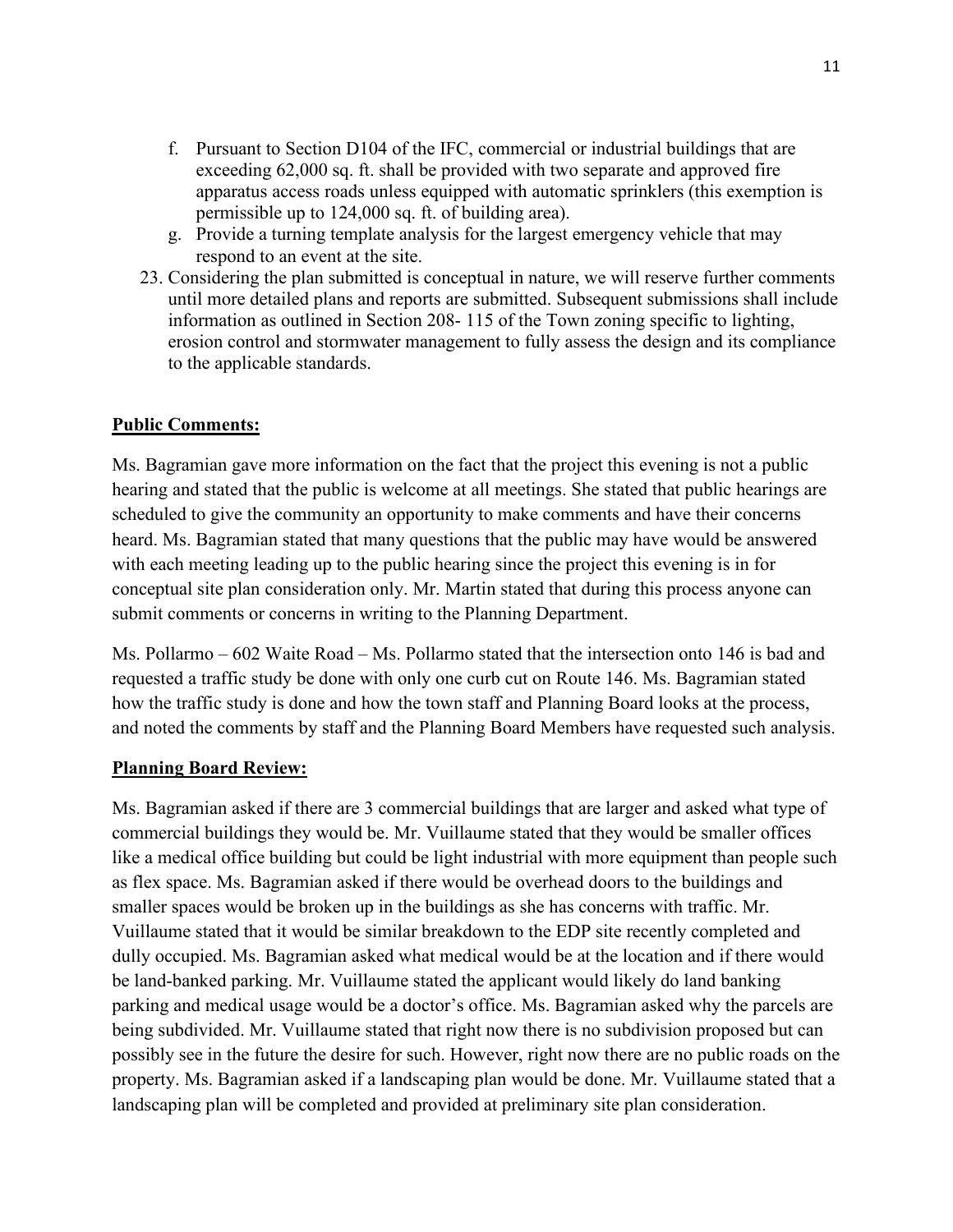Mr. Ophardt asked how many parking spots would be on the site and if there was parking for larger trucks. Mr. Vuillaume stated that there are 450 shown and that tractor trailers would only be on site for deliveries and not parking, only light duty trucks. Mr. Ophardt stated that the traffic is still a concern in the area coming out onto Route 146. Mr. Vuillaume stated that a traffic study will be done and it is likely to note 2 entrances are needed which is why 2 accesses are shown in concept.. Mr. Ophardt asked if stormwater basins could be shown on the plans as well as space for fire access. He stated that he would also like to see building renderings and would like to see buffering for the neighbors. Mr. Vuillaume stated that fire code will be met and that there is dense vegetation to screen from neighbors but if more is needed the applicant will evaluate such considerations.

Mr. Martin asked why two curb cuts are being proposed when only one is allowed. Mr. Scavo stated that there is one existing curb cut for the existing building so it doesn't count. Mr. Martin asked what type of property borders this one. Mr. Scavo stated that it is Conservation Residential (CR) which is residential. Mr. Vuillaume stated that the applicant's property is zoned Corporate Commerce, so buffers are being met shown at 100' from adjacent residential.

Mr. Andarawis asked that since the applicant is keeping existing vegetation, the grading should be kept away from the buffers. Mr. Vuillaume stated that they will maintain the 100' buffer area as natural vegetation. Mr. Andarawis asked if the traffic study would be looking at mixed use for the property. Mr. Vuillaume stated that they would use the higher traffic number for the study. Ms. Bagramian asked if there would be 2 traffic studies done for different types of usages such as light industrial and flex space. Mr. Andarawis asked how much traffic was considered in the GEIS from Tanner to 146. Mr. Scavo stated that the GEIS findings called for more traffic entering or exiting Tanner Road. Intersection improvements were shown for Tanner Road and Waite Road Intersections at Route 146. Mr. Andarawis asked if there were more wetlands on the property would development been forced to the East? Mr. Scavo stated that looking at background growth it could be possible.

Mr. Scavo asked if this project would be phased. Mr. Vuillaume stated that there are no tenants yet but build-out and construction would be phased. Mr. Scavo stated that to help give a timeline, Tech Valley off of Woodin Road has taken 14 years to fully develop.

Mr. Ophardt moved, second by Mr. Martin, to establish the Planning Board as Lead Agency for the review of this Type I action pursuant to SEQR.

### **Discussion Items:**

Mr. Scavo stated that primary voting this year falls on June 28<sup>th</sup> which is a scheduled Planning Board meeting. He stated that they could meet via Zoom as per the Governors executive order or